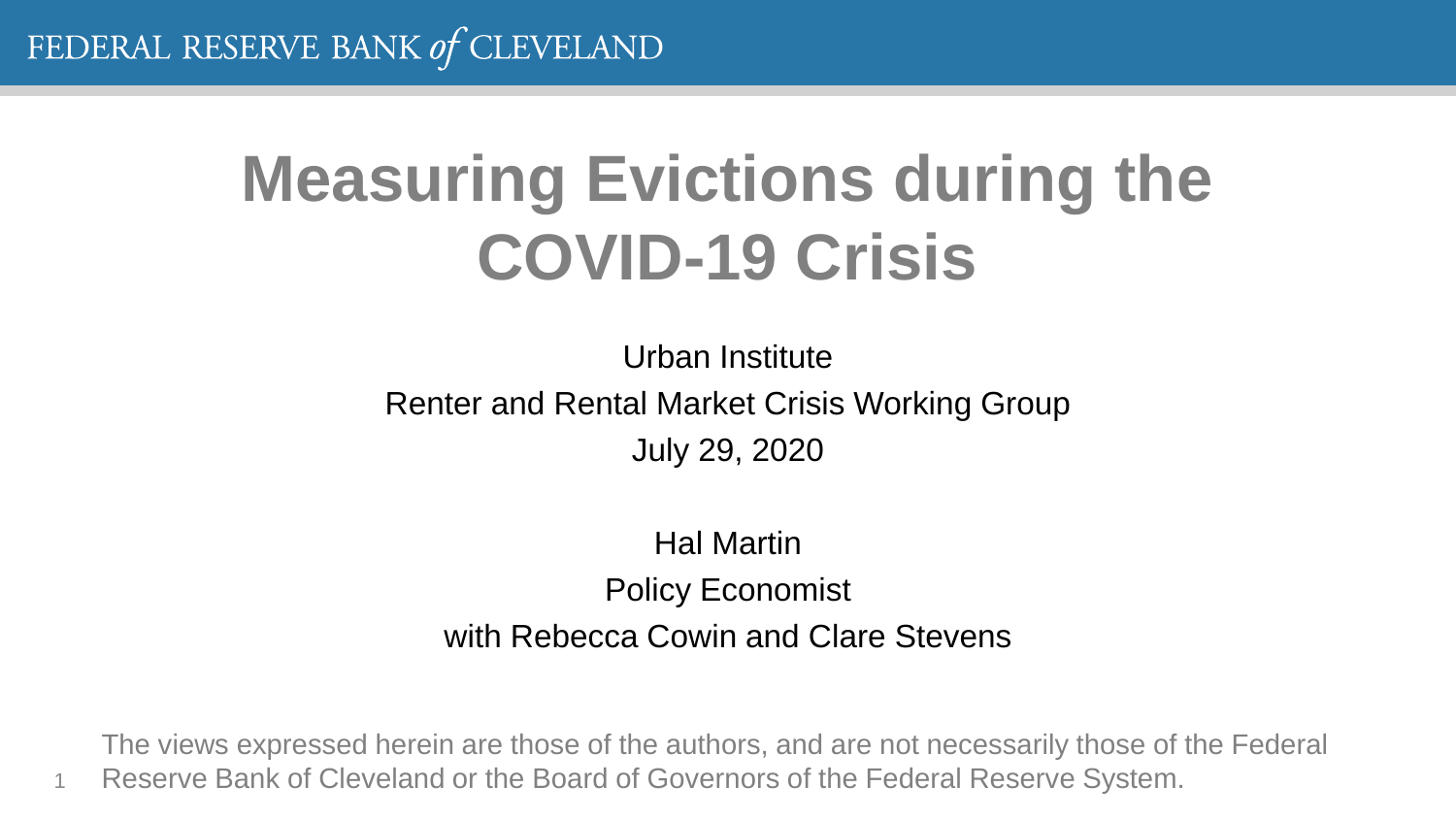## **Project Summary**

**Purpose:** to construct a timely measure of eviction filing activity during the crisis

#### **Questions**

- How are eviction filings trending in the current environment, particularly in places without hearing or filing bans?
- How do eviction filings evolve following the expiration of such a ban?

#### **Method**

- collect weekly\* counts of eviction filings from jurisdictions whose court system websites allow it
- Identify crisis-related eviction policies that affect filings in each place
- Analyze year-over-year changes in filings

For the complete report: <https://doi.org/10.26509/frbc-cd-20200717>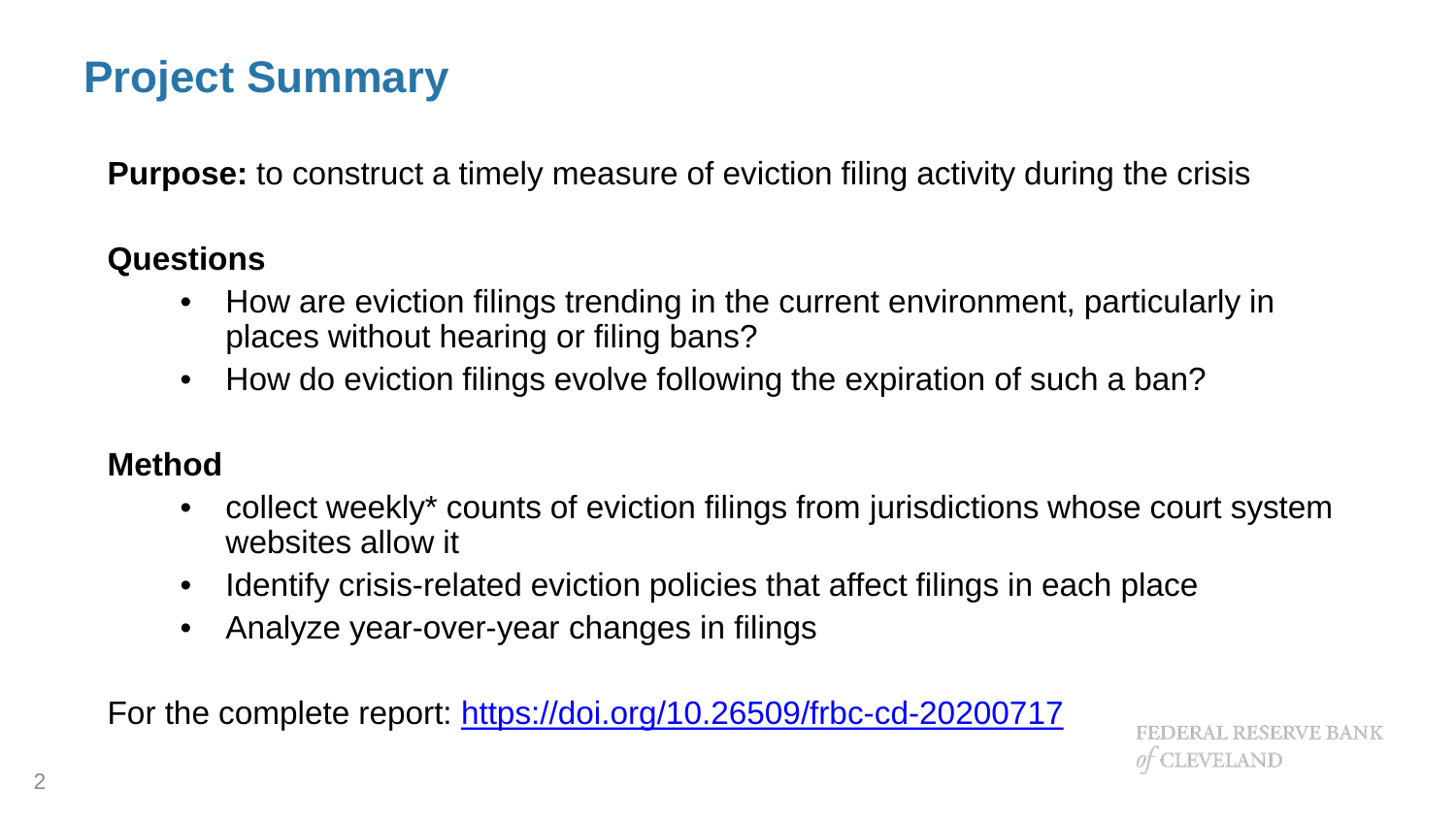### **Jurisdictions Studied**



*Note: Dots indicate cities or counties included in the study. Size of the dot indicates the size of the rental market. Source: American Community Survey retrieved from NHGIS.*

**FEDERAL RESERVE BANK CLEVELAND** 0t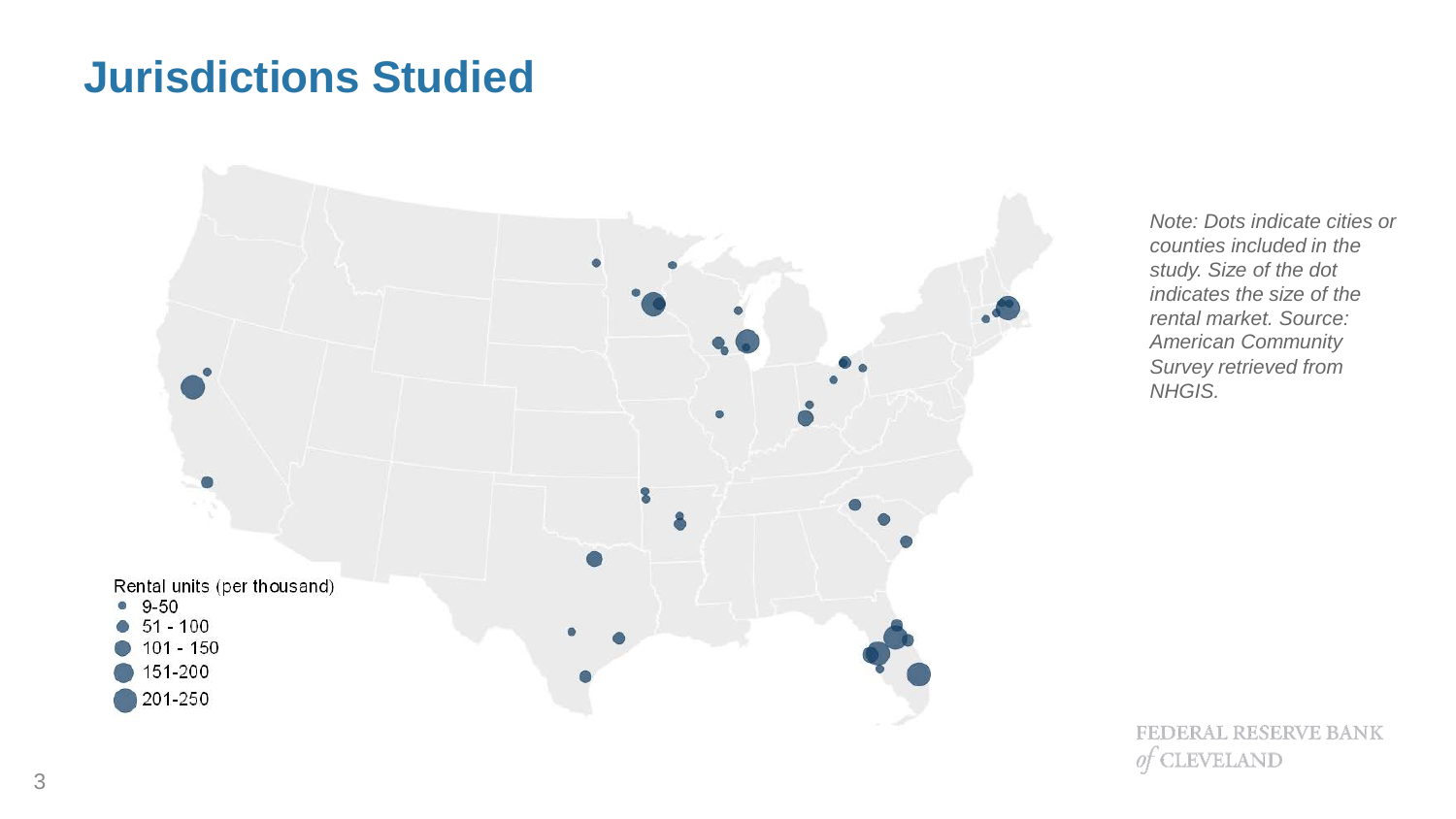## **Eviction Policies over Time**



*Note: This figure shows the proportion of rental units among the 44 jurisdictions in our study that are under a given type of pandemic eviction policy over time. Source: Eviction policies from Benfer (2020), public notices, and authors' calculations. Last data point: July 7.*

**FEDERAL RESERVE BANK** LEVELAND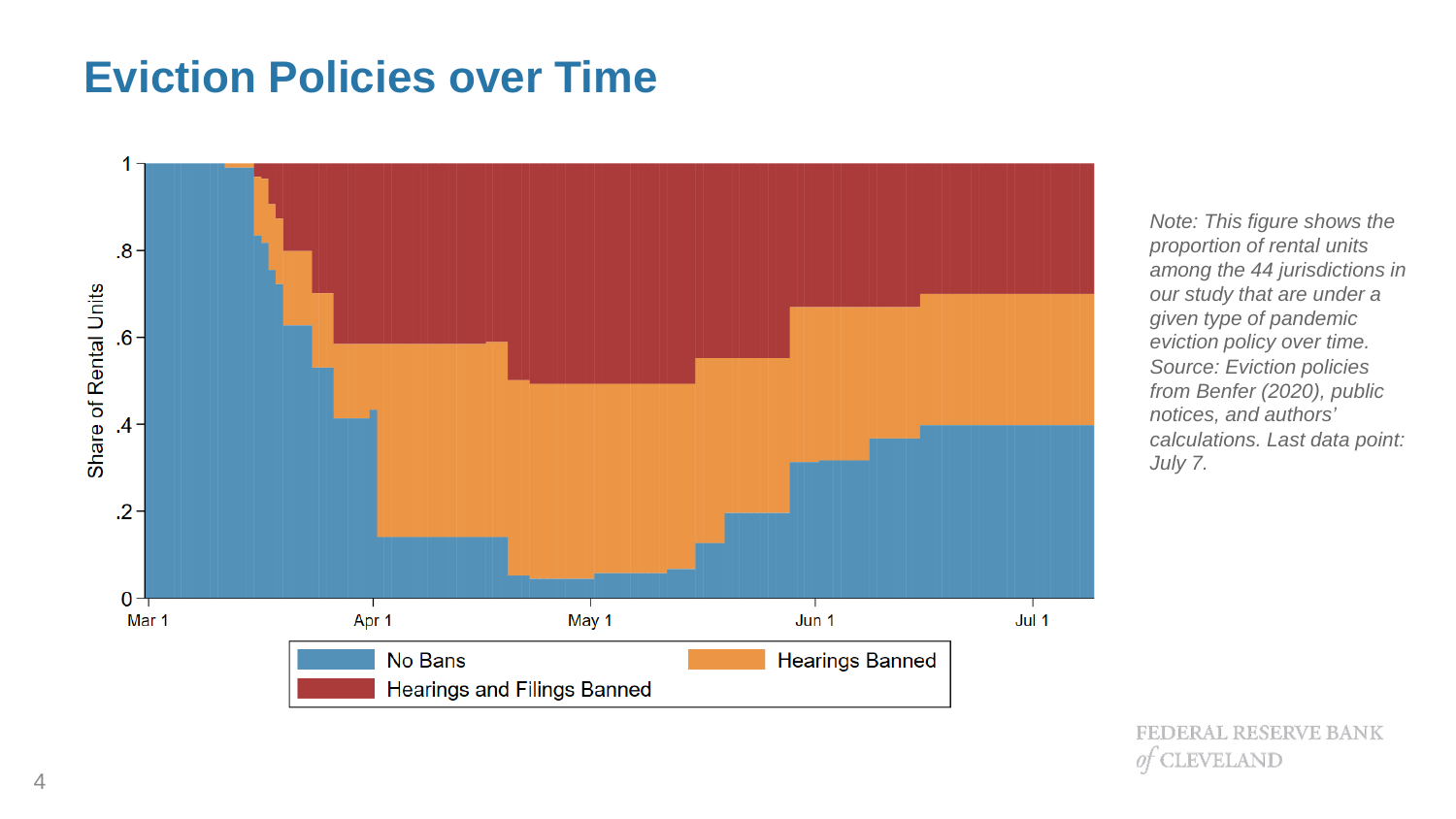# **Eviction Filing Activity in Select Places**



*Note: Each panel shows the weekly year-over-year change in eviction filing activity. Red shading indicates the period of a hearing and filing ban; orange shading indicates the period of a hearing ban only. Source: Public eviction records from housing and civil courts and authors' calculations. Eviction policies from Benfer (2020), public notices, and authors' calculations.*

ERAL RESERVE BANK **EVELAND**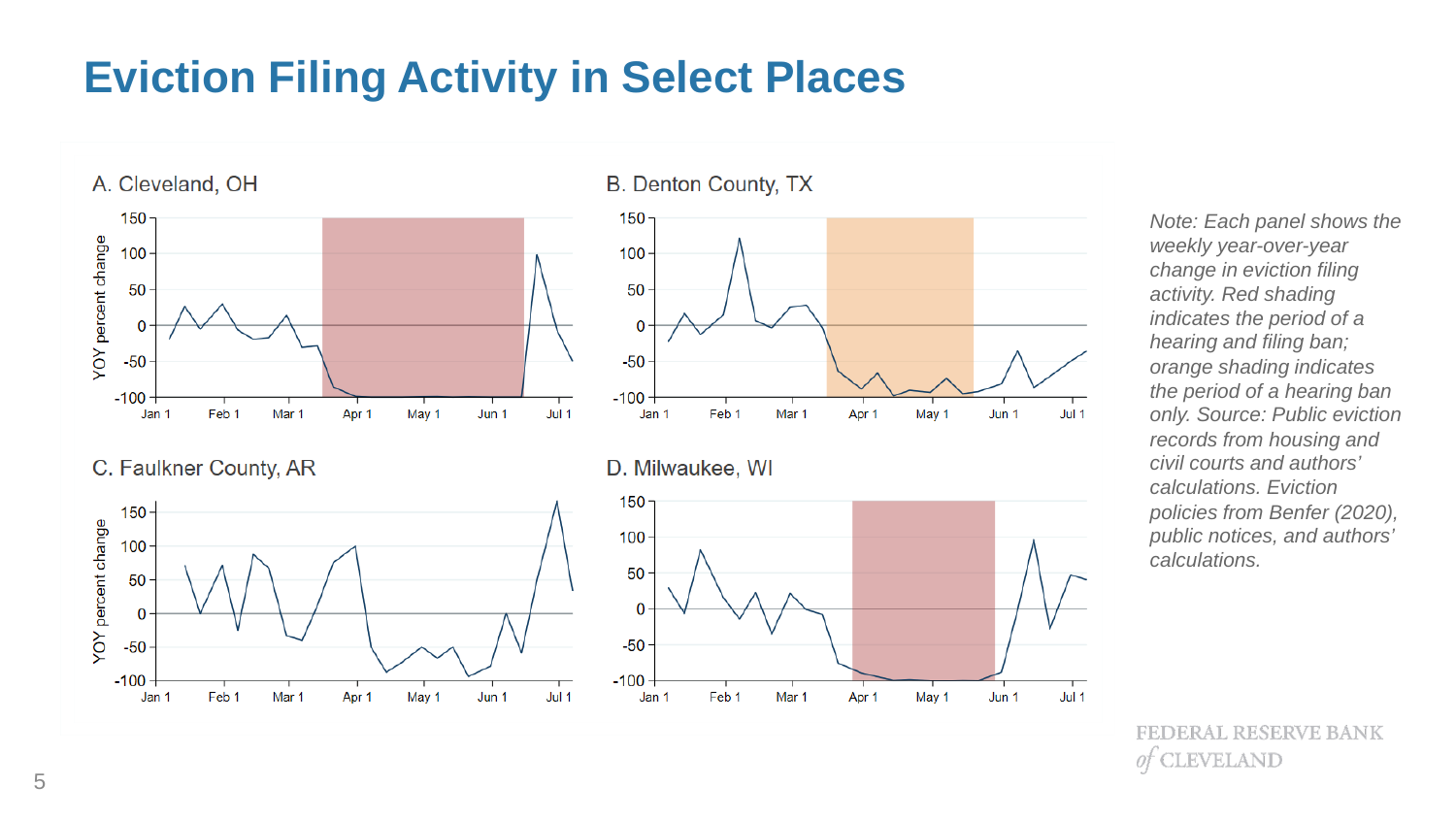## **Filing Activity by Eviction Policy Type**



*Note: Each category reflects average weekly year-overyear change in eviction filing activity. Each average is weighted by the estimated number of renter-occupied housing units in each jurisdiction in 2018. A jurisdiction is excluded on the weeks in which it is partially covered by a policy. Source: Public eviction records from housing and civil courts and authors' calculations. Eviction policies from Benfer (2020), public notices, and authors' calculations. Last data point: July 7.*

**FEDERAL RESERVE BANK** LEVELAND